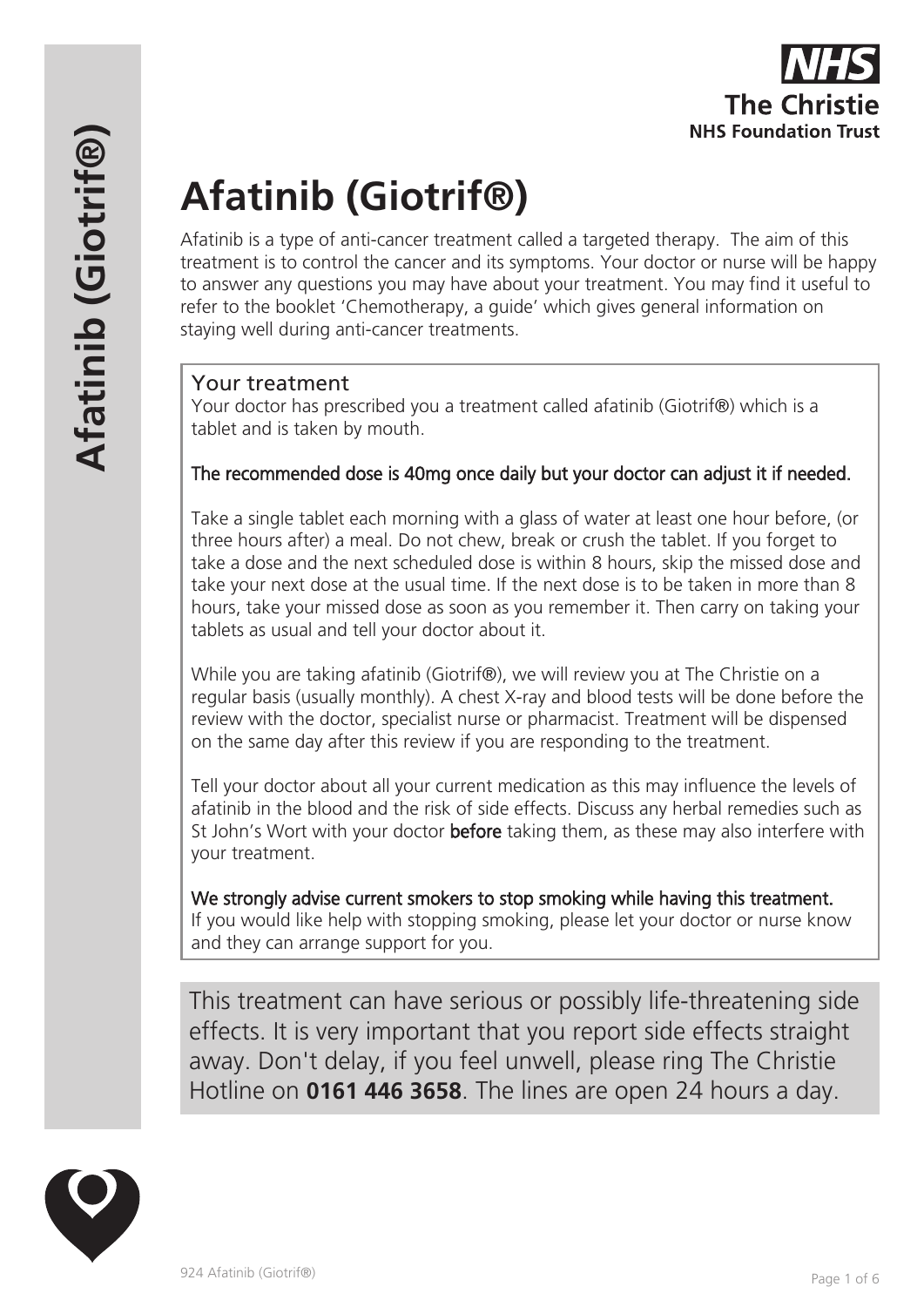# Flu vaccinations

Is it alright for me to have a flu jab during the time I'm having chemotherapy? It's safe to have a flu jab, but depending on the sort of chemotherapy you have had, it may not give quite as much protection against infection as usual. Some patients may need two vaccinations. However, if you're thinking of having any other vaccinations, do check with your Christie doctor first, because some vaccines should be avoided.

# Possible side effects

Anti-cancer treatment can cause many different side effects. Some are more likely to occur than others. Everyone is different and not everyone gets all the side effects. Most side effects are usually temporary, but in some rare cases they can be life-threatening. It is important to tell your hospital doctor or nurse about any side effects so they can be monitored and, where possible, treated.

# Common side effects (more than 1 in 10)

# • Skin reactions

It is very common for a rash to occur with afatinib. In general, the rash is usually mild to moderate and can be worse in areas exposed to sun.

Avoid exposure to direct sunlight. If you are in the sun cover up your skin as much as possible using protective clothing and a high factor sunblock (SPF 30 or 50) as you may be more at risk to the effects of the sun.

When you are washing, use unperfumed soaps and shampoos such as baby products. Limit exposure to water and soaps because this can aggravate any rash already present. Keep your skin moisturised using moisturisers (E45® or Aveeno®) at least once a day.

If the rash becomes red, painful or develops an 'acne-like' appearance please call this hospital. Sometimes the dose may need to be changed or delayed for a week or two. If you develop any signs that the rash is infected then the medical team will start a course of antibiotics.

Do not use products to treat acne.

# Do not stop taking afatinib unless it has been discussed with your medical team at The Christie.

It is also very common for itching to occur while using afatinib. If your skin does become itchy while taking afatinib use an antihistamine, such as cetirizine which will be prescribed for you by your doctor or nurse specialist.

A rarer side effect is hand foot syndrome (palmar-plantar syndrome). This is soreness, redness and peeling of the palms of the hands and the soles of the feet. You might also feel tingling, numbness and dryness.

# • Nail infection (Warning!)

Another common skin-related side effect of afatinib is nail infection which is an inflammation of the skin surrounding the finger or toenails. Maintain good hand hygiene and use moisturiser creams. Avoid aggressive manicures and nail trauma. Inform your doctor at your next visit of any nail discomfort you have experienced. You might also notice a change in the shape or the colour of the nails.

# • Decreased appetite

You may lose your appetite and find eating large meals more difficult. It is best to try to eat smaller portions but do carry on trying to eat something even if you do not feel very hungry. Ask your nurse or doctor for advice on what to eat if this is causing you problems or you have unexpected weight loss. Ask staff for a copy of the booklet 'Eating - help yourself'.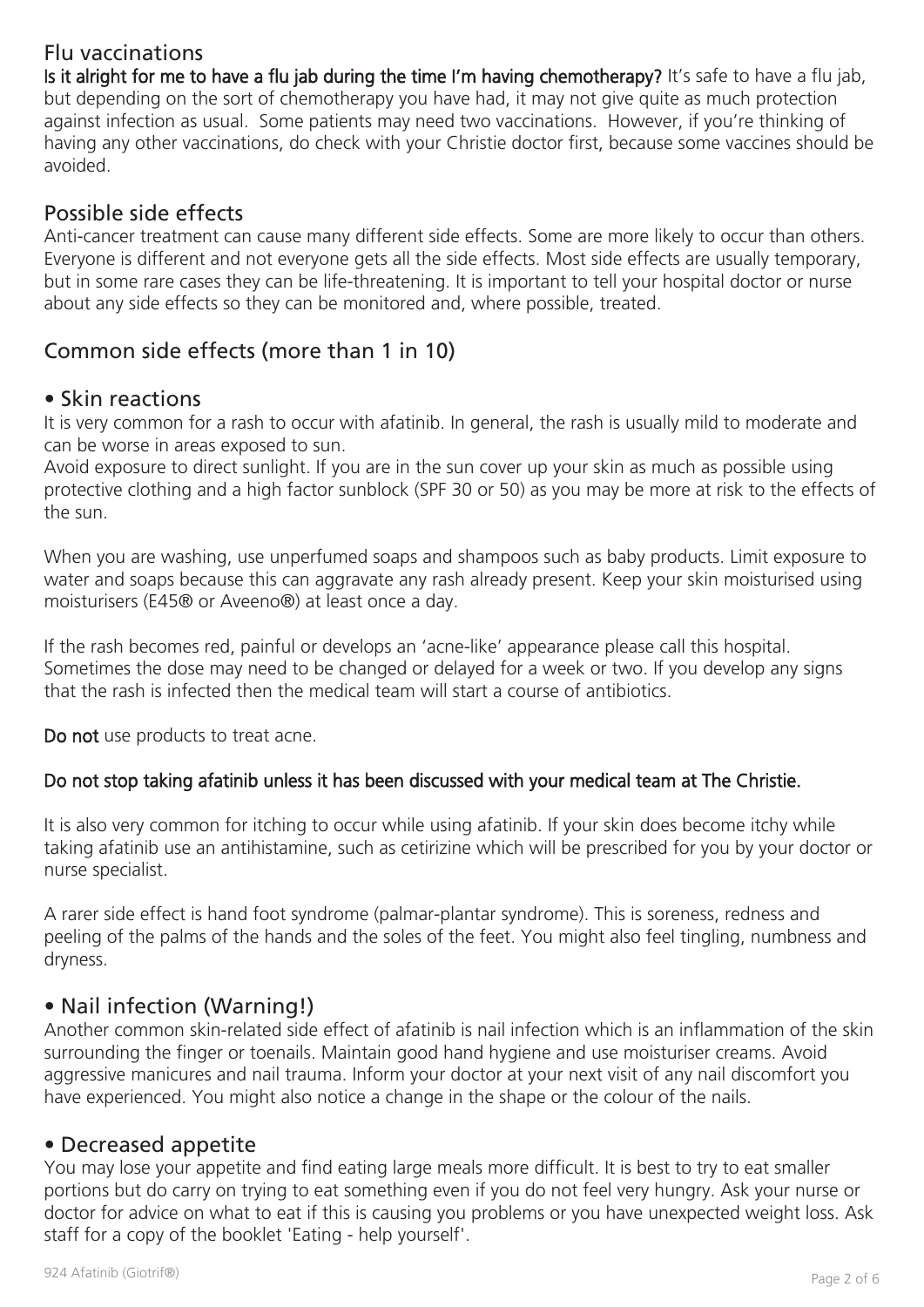# • Diarrhoea (Warning!)

Diarrhoea is a common side effect with afatinib. If you experience diarrhoea while you are having treatment, use anti-diarrhoea tablets as directed by the medical team such as loperamide. You can also buy these from a pharmacy or get a prescription from your GP for a temporary period until this is resolved. If the problem persists, it is important that you contact The Christie. If you experience any diarrhoea please tell your hospital doctor, as the treatment dose may need to be changed or delayed. If you develop severe diarrhoea it is important to contact the Christie hotline on 0161 446 3658 straight away. Don't delay!

Ask the staff for a copy of the booklet 'Eating: help yourself' which has some useful ideas about diet when you are having treatment.

# • Sore mouth (Warning!)

Your mouth may become sore or dry, or you may notice small mouth ulcers during this treatment. Drinking plenty of fluids and cleaning your teeth regularly and gently with a soft toothbrush can help to reduce the risk of this happening. We can prescribe a mouthwash for you to use during treatment. You can dilute this with water if your mouth is sore. Ask your doctor or nurse for further advice. There is also general mouth care information in the chemotherapy booklet. If you continue to have a sore mouth, please contact The Christie Hotline on 0161 446 3658.

# • Eye irritation (Warning!) (Uncommon)

This treatment can cause eye irritations, such as dry eyes or conjunctivitis (infection in the eyes). Eye drops can sometimes improve these symptoms. Wearing contact lenses can make the symptoms worse, so we advise not to wear lenses while taking afatinib. Severe eye pain and redness is a rare side effect. Tell your doctor or nurse straight away if you have this or watery eyes, blurred vision and sensitivity to light. You may need urgent treatment. If you experience eye problems please contact us.

# • Bleeding from the nose (Warning!)

Afatinib can occasionally cause bleeding from the nose. If you have this side effect, please contact The Christie Hotline immediately.

# Uncommon side effects (less than 1 in 10)

# • Inflammation of the bladder lining

Please contact the team if you develop pain, burning or stinging when you urinate; or if needing to urinate more often and urgently than normal. Other signs of inflammation may include urine that's dark, cloudy or strong smelling or pain low down in your tummy.

#### • Strange taste

Occasionally during treatment you may experience a strange taste, sometimes described as metallic or bitter. A strongly flavoured sweet or mint will help to disguise this. Occasionally some patients report they have lost their sense of taste during treatment.

# • Abdominal pain

You may experience pain in your upper abdomen, the stomach area. It is usually mild and not serious but it may become more severe. It may impact upon your eating habits and if it becomes a problem, tablets to reduce acid production may be helpful and can be bought from the pharmacy or prescribed by your GP.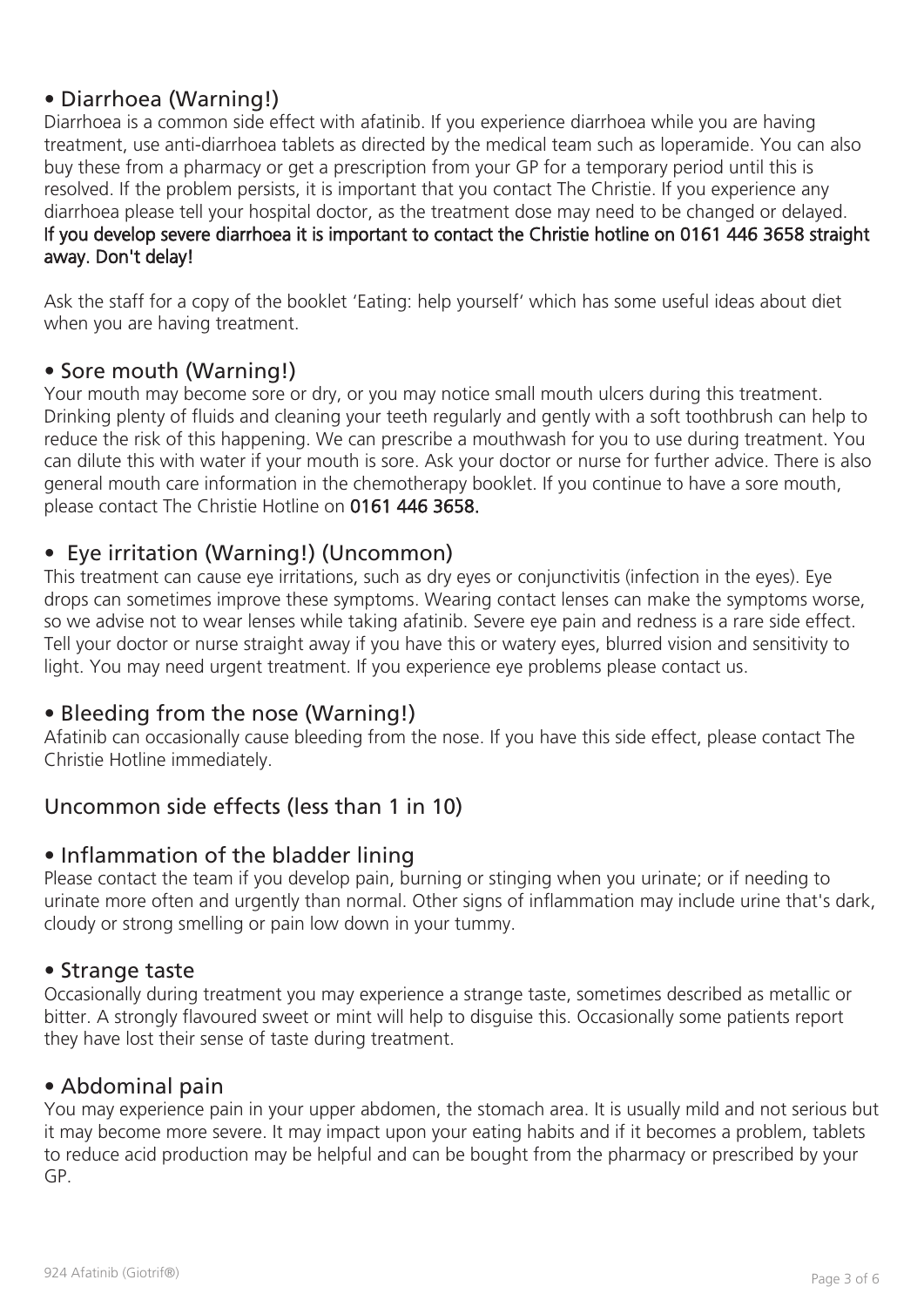# • Nausea and vomiting (sickness) (common)

The severity of this varies from person to person. Anti-sickness medication may be given along with your treatment to prevent this. You will also be given anti-sickness tablets to take at home. If you continue to feel or be sick, contact your GP or The Christie, because your anti-sickness medication may need to be changed or increased.

# • Fatigue

This treatment can make you feel tired and lacking in energy. It can be frustrating when you feel unable to cope with routine tasks. If you do feel tired, rest and get help with household chores. Gentle exercise such as a daily walk can be beneficial. Please ask for a copy of our exercise booklet 'Be active stay active'.

# • Liver damage

Afatinib can rarely cause damage to the liver. If your blood tests indicate severe changes in your liver function, we may suggest a change in the dose, a delay or stopping treatment.

# • Kidney damage

This treatment can rarely cause damage to the kidney. This is usually mild and unlikely to cause symptoms. If your blood tests indicate severe damage to the kidney function, we may suggest a change on the dose or if needed stopping treatment.

# Rare side effects (less than 1 in 100)

# • Inflammation of the Pancreas

Please contact us if you develop severe abdominal pain, nausea, a high temperature or diarrhoea.

# • Interstitial lung disease

A rare side effect from afatinib is a form of lung irritation called interstitial lung disease. If you develop symptoms such as sudden difficulty breathing with a cough or fever, contact The Christie Hotline immediately on 0161 446 3658.

# • Increased risk of infection (common)

It is uncommon to develop an infection. Symptoms of infection include fever, shivering, sweats, sore throat, diarrhoea, discomfort when you pass urine, cough or breathlessness. We recommend that you use a digital thermometer so you can check your temperature. You can buy one from your local chemist. If you feel unwell, you have symptoms of an infection or your temperature is 37.5ºC or above, or below 36ºC contact The Christie Hotline straight away.

# Serious and potentially life threatening side effects

In a small proportion of patients anti-cancer treatment can result in very severe side effects which may rarely result in death. The team caring for you will discuss the risk of these side effects with you.

# Sex, contraception and fertility

Protecting your partner and contraception: We recommend that you or your partner use a condom during sexual intercourse while you are having the course of chemotherapy. Chemotherapy is dangerous to unborn babies and this will also protect you and your partner from any chemotherapy drugs that may be present in semen and in the vagina. If you suspect that you may be pregnant please tell your doctor immediately.

Fertility: This chemotherapy may affect your ability to have children. Your doctor or nurse should have discussed this with you. If not, please ask them before you start treatment.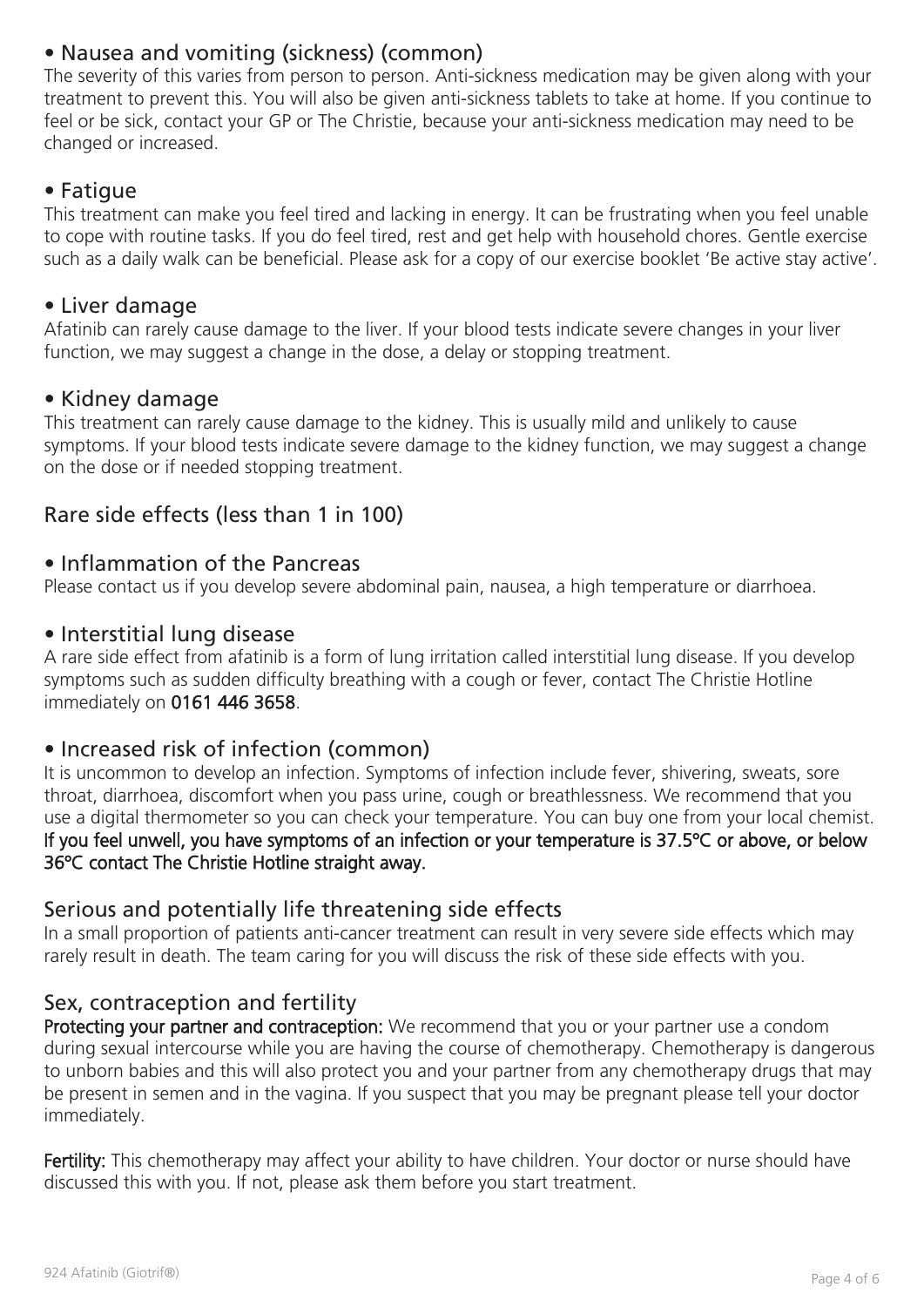# Late side effects

Some side effects may become evident only after a number of years. In reaching any decision with you about treatment, the potential benefit you receive from treatment will be weighed against the risks of serious long term side effects to the heart, lungs, kidneys and bone marrow. With some drugs there is also a small but definite risk of developing another cancer. If any of these problems specifically applies to you, the doctor will discuss these with you and note this on your consent form.

# **Contacts**

For urgent advice ring The Christie Hotline on 0161 446 3658 (24 hours)

If you have any general questions or concerns about your treatment, please ring the area where you are having treatment:

Administration enquiries - 0161 918 7606/7610 Chemotherapy nurse - 0161 918 7171 Clinical trials unit - 0161 918 7663

Lung cancer nurse team - 0161 918 2595

Your doctor's secretary …………………………………….0161 ………..

Your consultant is: .....................................................................

Your hospital number is: ...........................................................

Your key worker is: ....................................................................